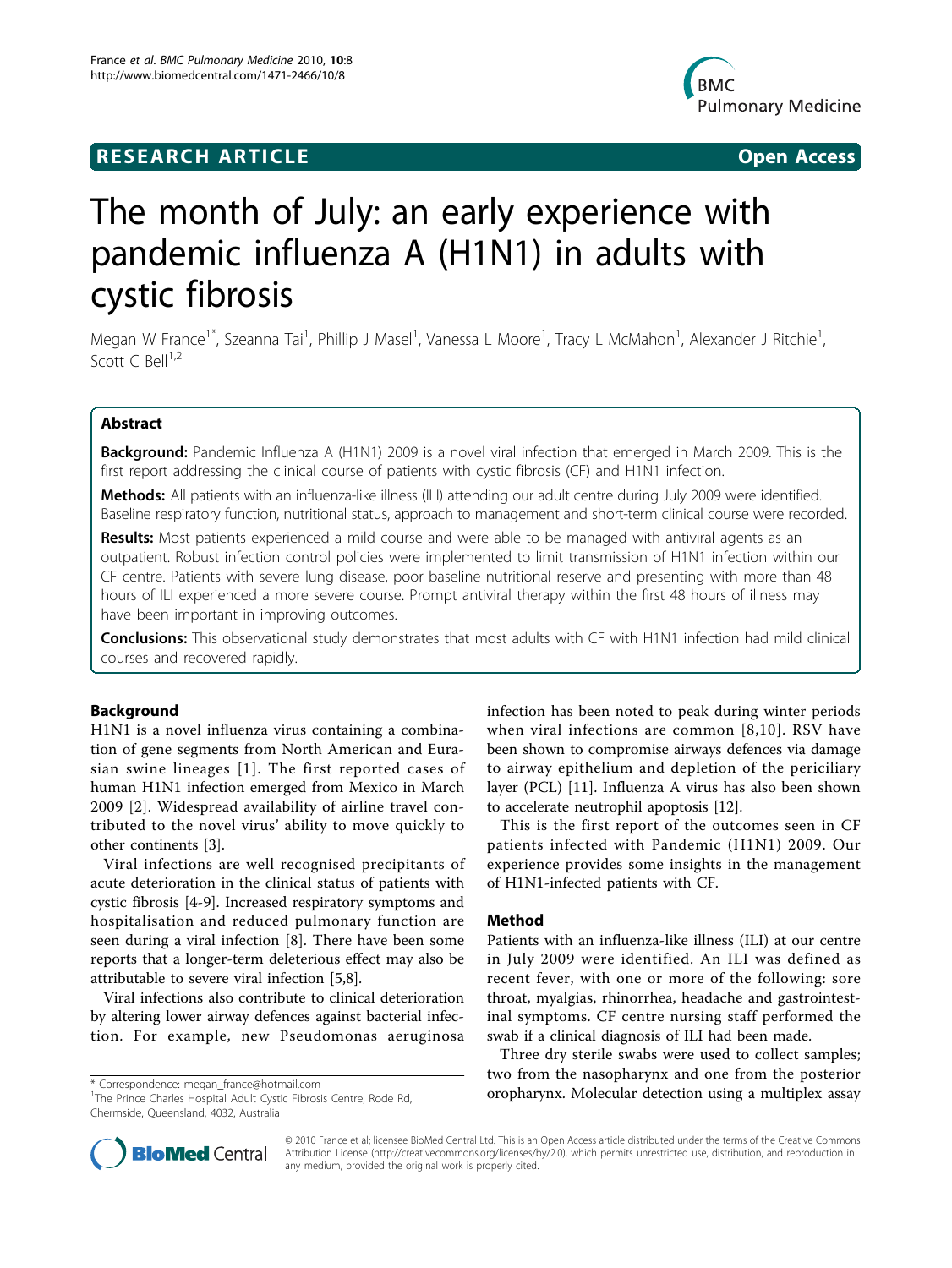for influenza A was performed and when positive, a H1N1-specific polymerase chain reaction (PCR) assay was then performed by the Molecular Viral Laboratory of QLD Pathology [[13\]](#page-3-0).

After 22 July 2009, patients were treated on clinical suspicion and no longer swabbed, in accordance with the policy of our state government health authority. Subsequently, only people presenting with ILI from the following groups were tested: pregnant women, indigenous people, hospitalised patients and healthcare workers.

This study was approved by The Prince Charles Hospital Research, Ethics and Governance Committee. Individual patient consent for the study was not required by the Ethics Committee.

## Results

Twelve of our 270 patients (4.4%) presented with an ILI during the month of July 2009, including 11 confirmed by swab and one who was treated after a clinical diagnosis of H1N1. Only one patient reported contact with a known H1N1- infected person. All infections were community-acquired and no patients reported recent travel overseas. During this period a further five patients presented with ILI and subsequently had negative H1N1 2009 PCR assays. One of these patients had a positive PCR for respiratory syncytial viral infection, and the other four patients did not have other respiratory viral infections detected.

Two patients were admitted after initial management at home with oseltamivir and antibiotic therapy, including one patient admitted on day four of symptoms with large volume haemoptysis and moderate infective exacerbation of bronchiectasis. He had co-infection with human metapneumovirus and sought early discharge from hospital. The second patient had a diagnosis of H1N1 infection made on the basis of clinical presentation and treated in the community with oseltamivir for five days. Within 36 hours of completing therapy, she was admitted with a recrudescence of viral symptoms. Swabs were collected and confirmed the presence of H1N1 2009 infection. She was recommenced on oseltamivir therapy for a further five days and was discharged 48 hours after hospitalisation.

Symptoms at presentation were variable. Fever (92%), increased cough (92%), rhinorrhea (75%) and myalgias (67%) were most commonly seen. Headache and sore throat occurred in one third of patients. There were 7 males and 5 females in the cohort with a mean  $FEV<sub>1</sub>%$ predicted of 66% (SD 20) and a mean BMI of 22 (SD 5) kg/m<sup>2</sup>. The mean age of our H1N1 affected CF patients was notably lower than our total CF clinic mean age ie. 22 years (SD 3) compared with 28 years (SD 9). Baseline characteristics of the patients and their management are summarised in Additional File [1.](#page-2-0) Notably all patients reported here had chronic P. aeruginosa infection. The clinical course was variable however overall was mild. Seven of the patients required admission to hospital and four of these were hospitalised for a period of 7 days or less.

Patients with ILI were commenced immediately on a five day course of oseltamivir 75 mg twice daily. In accordance with current recommendations for other high risk groups, all patients were prescribed oseltamivir even if they presented with symptoms of more than 48 hours duration. Oseltamivir was well tolerated with no treatment cessation due to side effects.

### **Discussion**

The outcomes for patients with H1N1 2009 infection and CF have not been previously described. Known risk groups including pregnant women, people with a chronic illness, including respiratory disease, indigenous groups, obese people and immunosuppressed hosts [\[14](#page-3-0)]. The first Australian case of H1N1 infection was reported on 8 May 2009 [\[15](#page-3-0)].

World Health Organisation data suggests that the majority of cases are occurring in people aged 12 to 17 years and the USA reports that 60% of cases are 18 years or less [[16\]](#page-3-0). The median age of patients with H1N1 infection in Australia is 21 years [[17](#page-3-0)]. Our series supports this observation with the mean age of our H1N1 affected group lower than that of our CF clinic.

Symptoms in the 12 patients reported in our series were variable. The diagnosis on clinical grounds alone is more challenging in patients with a chronic respiratory symptomatology. One patient developed more severe ILI symptoms after the cessation of oseltamivir, which may represented two discrete viral infections or may have had a recrudescence of H1N1 infection at the cessation of antiviral treatment. Patients with severe airflow obstruction experienced more severe respiratory exacerbations, especially if they presented with ILI of more than forty-eight hours duration.

The experience of our centre provides an opportunity to formulate some suggestions for management CF patients during an influenza pandemic. Firstly, ensuring that CF centre staff are skilled in performing nasopharyngeal swabs allows rapid testing and limit movement of the patient throughout the hospital. Secondly, encouraging patients with ILI to notify the CF centre prior to presenting to the outpatient clinic allows rapid isolation of these patients. Early written correspondence with the patient group will assist with education of patients regarding best practice with ILI. Thirdly, establishment of practical policies for management of suspected H1N1 infected patients allows all staff access to rapid decisionmaking regarding management, 24 hours a day including strict isolation with droplet precautions. Our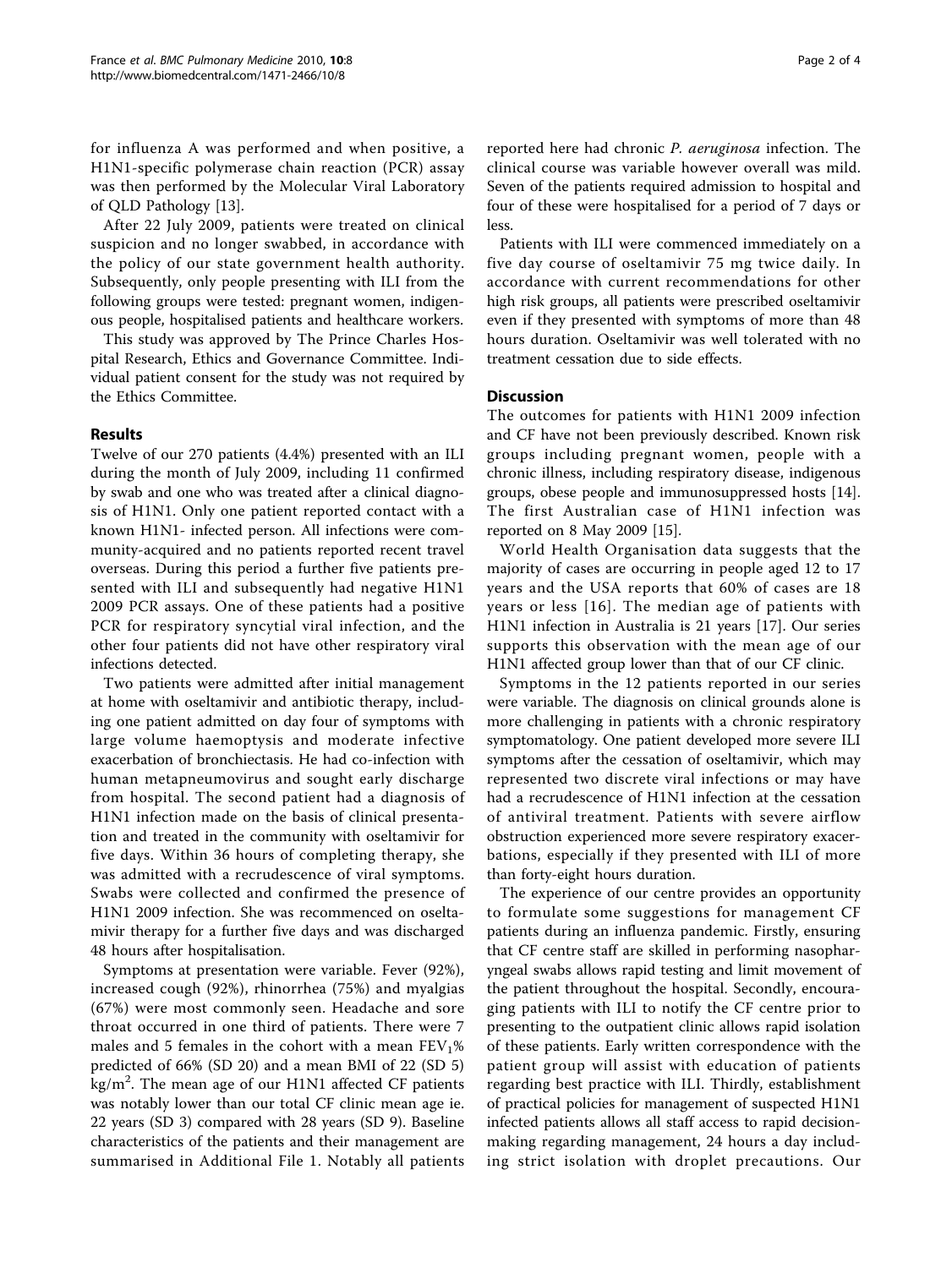<span id="page-2-0"></span>institution supported by the State Government, developed protocols for management of all suspected H1N1 patients. These were readily able to be adapted to our CF population. A policy for the early use of antiviral agents may offer the greatest opportunity for avoidance of severe H1N1-related disease.

By the end of July 21,668 cases of H1N1 2009 had been reported across Australia [[18\]](#page-3-0) and by November this had increased to greater than 37,000 cases [[19\]](#page-3-0). Deaths attributable to H1N1 2009 infection in Australia were 189 by November 2009 [[19\]](#page-3-0). This is likely to be an underestimate of the true numbers of cases [\[20](#page-3-0)]. The frequency of ILI seen in our patient group was lower than may have been expected, given the large number of cases in the community during July 2009. There may be patients with ILI who did not notify the CF centre and self-managed their illness. Patients may also have had H1N1 infection which was undetected as they have attributed the symptoms to their underlying respiratory illness and not sought medical review. Another possible explanation may be that CF patients are more attentive to hand hygiene and avoidance of people with viral symptoms than may be expected of the general community.

As a result of the vast number of nasopharyngeal swab tests performed during July 2009 a change in H1N1 testing was required and subsequently only patients with ILI and risk factors for an adverse outcome (e.g. preexisting cardiorespiratory disease) had viral testing performed [[20](#page-3-0)]. Patients without ILI were not tested for H1N1 2009 during the pandemic period. Consequently, the rates of asymptomatic or minimally symptomatic H1N1 infection in this population could not be estimated. Furthermore, only one patient was detected to have another respiratory virus (human metapneumovirus) as generally when H1N1 testing was positive additional respiratory viral testing was not performed. During the month of August, another 13 cases of H1N1 infection were seen with similar clinical impact in the initial cohort described here.

Since this analysis was performed, the H1N1 vaccination has been released  $(6<sup>th</sup> October 2009)$  and has been made freely available by the Commonwealth Government to all Australians. The Adult Cystic Fibrosis Centre at The Prince Charles Hospital has notified patients attending the Centre of its availability during hospital attendance, and we have vaccinated all consenting patients who did not have H1N1 2009 infection and this process is ongoing. Despite the impact of the recent pandemic, some patients have elected not to be vaccinated to date.

## Conclusions

Despite significant symptoms, many of our patients were successfully managed in the community with prompt commencement of oseltamivir and supported by appropriate antibiotic therapy. Patients with severe lung disease, poor nutritional reserve and presenting late with ILI experienced severe exacerbations characterised by hypoxaemia and required prolonged hospitalisation.

Additional file 1: Table 1. Baseline characteristics and early outcomes of patients with influenza-like illness. Click here for file

[ http://www.biomedcentral.com/content/supplementary/1471-2466-10-8- S1.DOC ]

#### Acknowledgements

We are grateful to all members of the Adult CF Team and Ward staff who worked extremely hard during this period in the care of patients with CF and many other respiratory diseases. We acknowledge the assistance of Tim Kidd in some data provision.

#### Author details

<sup>1</sup>The Prince Charles Hospital Adult Cystic Fibrosis Centre, Rode Rd Chermside, Queensland, 4032, Australia. <sup>2</sup>The University of Queensland, St Lucia, Queensland, 4072, Australia.

#### Authors' contributions

MWF - participated in study design, compiled clinical data, and drafted the manuscript. SAT - compiled clinical data. PJM - compiled clinical data. VLM compiled clinical data. TM - compiled clinical data. AJR - compiled clinical data. SCB - conceived the study, participated in the study design and coordination. All authors read and approved the final manuscript.

#### Competing interests

The authors declare that they have no competing interests.

#### Received: 11 October 2009

Accepted: 25 February 2010 Published: 25 February 2010

#### References

- 1. Garten RJ, Davis CT, Russell CA, Shu B, Lindstrom S, Balish A, et al: Antigenic and genetic characteristics of swine-origin 2009 A(H1N1) influenza viruses circulating in humans. Science (New York, NY) 2009, 325(5937):197-201.
- 2. Chowell G, Bertozzi SM, Colchero MA, Lopez-Gatell H, Alpuche-Aranda C, Hernandez M, et al: [Severe Respiratory Disease Concurrent with the](http://www.ncbi.nlm.nih.gov/pubmed/19564633?dopt=Abstract) [Circulation of H1N1 Influenza.](http://www.ncbi.nlm.nih.gov/pubmed/19564633?dopt=Abstract) N Engl J Med 2009, 361(7):674-9.
- 3. Khan K, Arino J, Hu W, Raposo P, Sears J, Calderon F, et al: [Spread of a](http://www.ncbi.nlm.nih.gov/pubmed/19564630?dopt=Abstract) [novel influenza A \(H1N1\) virus via global airline transportation.](http://www.ncbi.nlm.nih.gov/pubmed/19564630?dopt=Abstract) N Engl J Med 2009, 361(2):212-4.
- 4. Armstrong D, Grimwood K, Carlin JB, Carzino R, Hull J, Olinsky A, et al: [Severe viral respiratory infections in infants with cystic fibrosis.](http://www.ncbi.nlm.nih.gov/pubmed/9888211?dopt=Abstract) Pediatr Pulmonol 1998, 26(6):371-9.
- 5. Collinson J, Nicholson KG, Cancio E, Ashman J, Ireland DC, Hammersley V, et al: [Effects of upper respiratory tract infections in patients with cystic](http://www.ncbi.nlm.nih.gov/pubmed/8958895?dopt=Abstract) [fibrosis.](http://www.ncbi.nlm.nih.gov/pubmed/8958895?dopt=Abstract) Thorax 1996, 51(11):1115-22.
- 6. Conway SP, Simmonds EJ, Littlewood JM: [Acute severe deterioration in](http://www.ncbi.nlm.nih.gov/pubmed/1549818?dopt=Abstract) [cystic fibrosis associated with influenza A virus infection.](http://www.ncbi.nlm.nih.gov/pubmed/1549818?dopt=Abstract) Thorax 1992, 47(2):112-4.
- 7. Ong EL, Ellis ME, Webb AK, Neal KR, Dodd M, Caul EO, et al: [Infective](http://www.ncbi.nlm.nih.gov/pubmed/2588211?dopt=Abstract) [respiratory exacerbations in young adults with cystic fibrosis: role of](http://www.ncbi.nlm.nih.gov/pubmed/2588211?dopt=Abstract) [viruses and atypical microorganisms.](http://www.ncbi.nlm.nih.gov/pubmed/2588211?dopt=Abstract) Thorax 1989, 44(9):739-42.
- 8. van Ewijk BE, Zalm van der MM, Wolfs TF, Ent van der CK: Viral respiratory infections in cystic fibrosis. J Cyst Fibros 2005, 2:31-6.
- 9. Wat D, Gelder C, Hibbitts S, Cafferty F, Bowler I, Pierrepoint M, et al: [The](http://www.ncbi.nlm.nih.gov/pubmed/18255355?dopt=Abstract) [role of respiratory viruses in cystic fibrosis.](http://www.ncbi.nlm.nih.gov/pubmed/18255355?dopt=Abstract) J Cyst Fibros 2008, 7(4):320-8.
- 10. Johansen HK, Hoiby N: [Seasonal onset of initial colonisation and chronic](http://www.ncbi.nlm.nih.gov/pubmed/1549817?dopt=Abstract) [infection with Pseudomonas aeruginosa in patients with cystic fibrosis](http://www.ncbi.nlm.nih.gov/pubmed/1549817?dopt=Abstract) [in Denmark.](http://www.ncbi.nlm.nih.gov/pubmed/1549817?dopt=Abstract) Thorax 1992, 47(2):109-11.
- 11. Tarran R, Button B, Picher M, Paradiso AM, Ribeiro CM, Lazarowski ER, et al: [Normal and cystic fibrosis airway surface liquid homeostasis. The effects](http://www.ncbi.nlm.nih.gov/pubmed/16087672?dopt=Abstract)